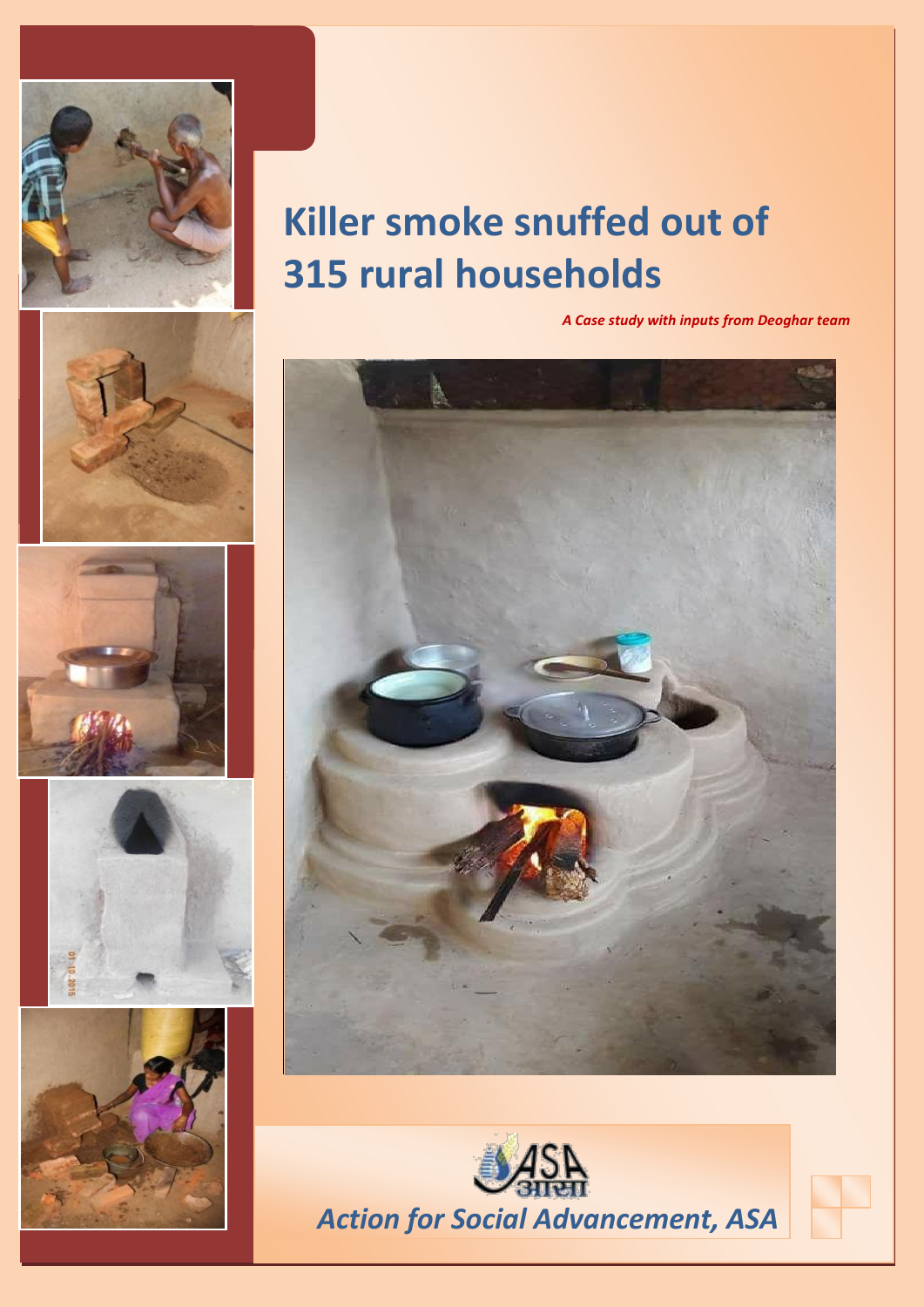## **Women in villages of Chakai and Jama blocks are adopting healthy cooking techniques**

The traditional method of cooking in rural areas is on Chullha. The fuel is burnt under cooking pot. A stove is a very basic device used for cooking by burning wood. Most of the people living in rural areas use wood as fuel. The women in

the villages would travel every day for 3-4 kms just to get firewood. After spending a good five to six hours in finishing this tedious task, they would come home



**Bahamuni Besra, Vill.Chatro, Chakai cooking rice on her smokeless chulha**

and cook food on their regular chullhas which would create a huge amount of smoke leading to air



**Smt. Durgi Devi from village Atki, Block Dumri, Giridih is happy that the smoke doesn't bother her any more**

uses only five or seven.

Smokeless chullha does not mean the one without smoke. It generates smoke but is vented out of the room using pipe. The natural draft stove is a unique solution for cooking. This natural draft stove gives you high performance at a low cost, making it the most economical solution that has no adverse health effects. In addition to this, the chullha is also bringing down deforestation in the area. Implementation of this chullha has reduced the cutting down of trees.

the house (single room house) for several hours affecting the health of women and the children playing or studying in the house. Health problems particularly respiratory problems and eye ailments are very common. Thanks to the intervention of low smoke chullhas, women in Chakai Block have started living a healthier

pollution in the house. Tribal (Santhal) houses generally do not have a proper ventilation system, the smoke expelled from the chullha remains in

life now. The food cooks early and the utensils are cleaner as they don't get very dark at the base. Also, the usage of fuel has reduced by 30 percent. Earlier, if cooking one meal required ten wood logs, this chullha



**Sarita Kisku, Vill. Atki, Dumri, Giridih explaining steps of chullhas making to the SHG members through pictorial method**

## In 2015, ASA while working on a

project; Gender in Agriculture (GIA) in Chakai block of Jamui district, Bihar came up with the idea of low smoke chullhas to address the issue of smoke inside the house. The first part of project was based upon an iterative process of creation of a low-smoke chullha with the engineering student's team from U.S.A, ASA staff and the local community in order to support adaption and sustained